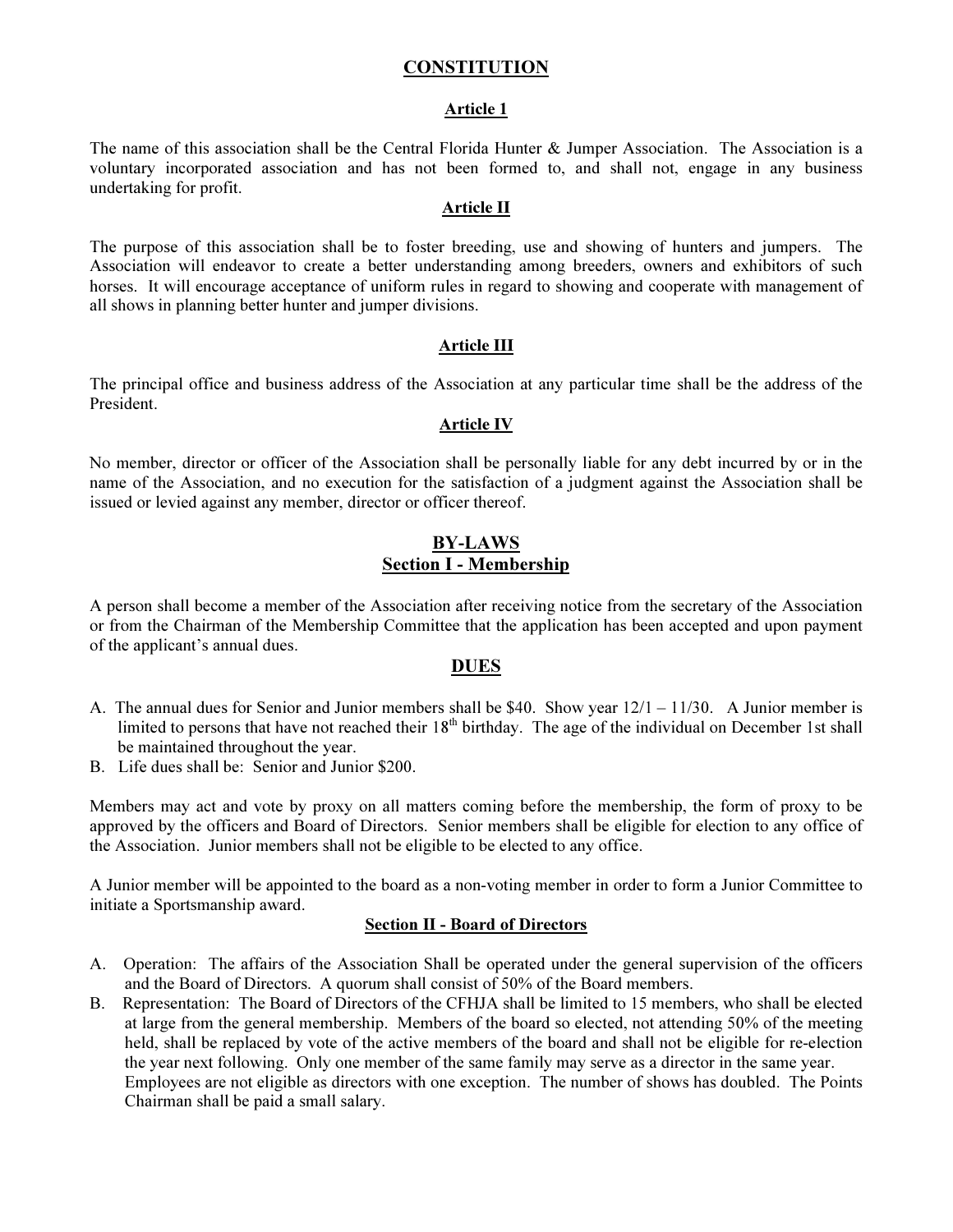C. Elections: During September of each year, the President shall appoint a Nominating Committee consisting of 3 Senior Members of the Association, which committee shall select 2 candidates, if available, for each directorship. The proposed slate will be mailed to all CFHJA members for balloting. The nominees thus elected by mail shall represent CFHJA.

# Section III - Officers

- A. Description: The Officers of this Association shall consist of a President, a Vice-President, a Treasurer, a Recording Secretary and a Corresponding Secretary.
- B. Elections. The Officers shall be elected annually from and by the newly elected Board of Directors. The term of office for all officers shall be one year, beginning December  $1<sup>st</sup>$ .
- C. In the event of the resignation of any officer except the President, the vacancy shall be filled by a vote of the Board of Directors at their meeting or at a meeting called for that purpose. The vacancy created by the resignation of the President shall be filled by the Vice-President.

# Sectionl IV - Amendment

The Constitution and By-Laws of the Association may be amended by a two-thirds vote of a quorum present, including their proxies, at a regular meeting called for that purpose, provided notice, setting forth the proposed amendment or amendments, has been mailed to the Senior membership at least thirty days in advance of the day of such a meeting.

## RULES AND REGULATIONS Section I - Classification and Scoring

The Association and its members shall be governed, in respect to classification and scoring of hunters and jumpers, by the current rules of the United States Equestrian Federation, Inc. except whereby the Central Florida Hunter & Jumper Association rules supersede. The differences will be stated in conditions set forth by the Horse Show Committee and will be stated in the prize list of shows sanctioned by the Association

### Section II - Requirements for Sanctioned Shows

- A. CFHJA will follow all rules and regulations of USEF except where noted.
- B. The show year will be December 1 to November 30.
- C. CFHJA will consider requests for point status only from shows which will be at least USEF Local Member Shows.
- D. Point Status: (Points Formula: Single Points (1-6) 10-6-4-2-1-½, Ch. 20, Res. 12, Eq. Ch. & Res. Ch. No points. Pleasure - Single point/ CFHJA Eq. - Single point.)
	- 1. An USEF Local Member or a "C" rated show will be a single point show.
	- 2. An USEF "B" rated show will be a double point show.
	- 3. An USEF "A" rated show will be a quadruple point show.
	- 4. When a show offers an "A" rating in three or more sections, then all sections in the show will be awarded the quadruple points of an "A" show.
	- 5. Pleasure and other miscellaneous classes will always be single point. Exception: Junior Equitation will follow the rating of the Junior sections in that show.
- E. There will be no recognition of one-day shows outside of the Central Florida Hunter & Jumper Association designated area. CFHJA will recognize any "A" or "B" show per weekend within USEF MILEAGE REQUIREMENTS. A one-day "C" show, within the CFHJA designated area, may be recognized on the same weekend as an "A" or "B" rated show.
- F. CFHJA will not register any points which are earned during a show unless a member's dues have already been paid before the closing of the show. Exception: If a member's dues are paid before January  $1<sup>st</sup>$ , points earned during the prior December will be counted.
- G. Requests for recognition should be made to CFHJA Sanction Chairman by November 1st of the year prior to the show dates requested. A letter along with the list of Requirements for Sanction with CFHA shall be sent to each organization requesting sanction at least two months in advance of November  $1<sup>st</sup>$ . A horse show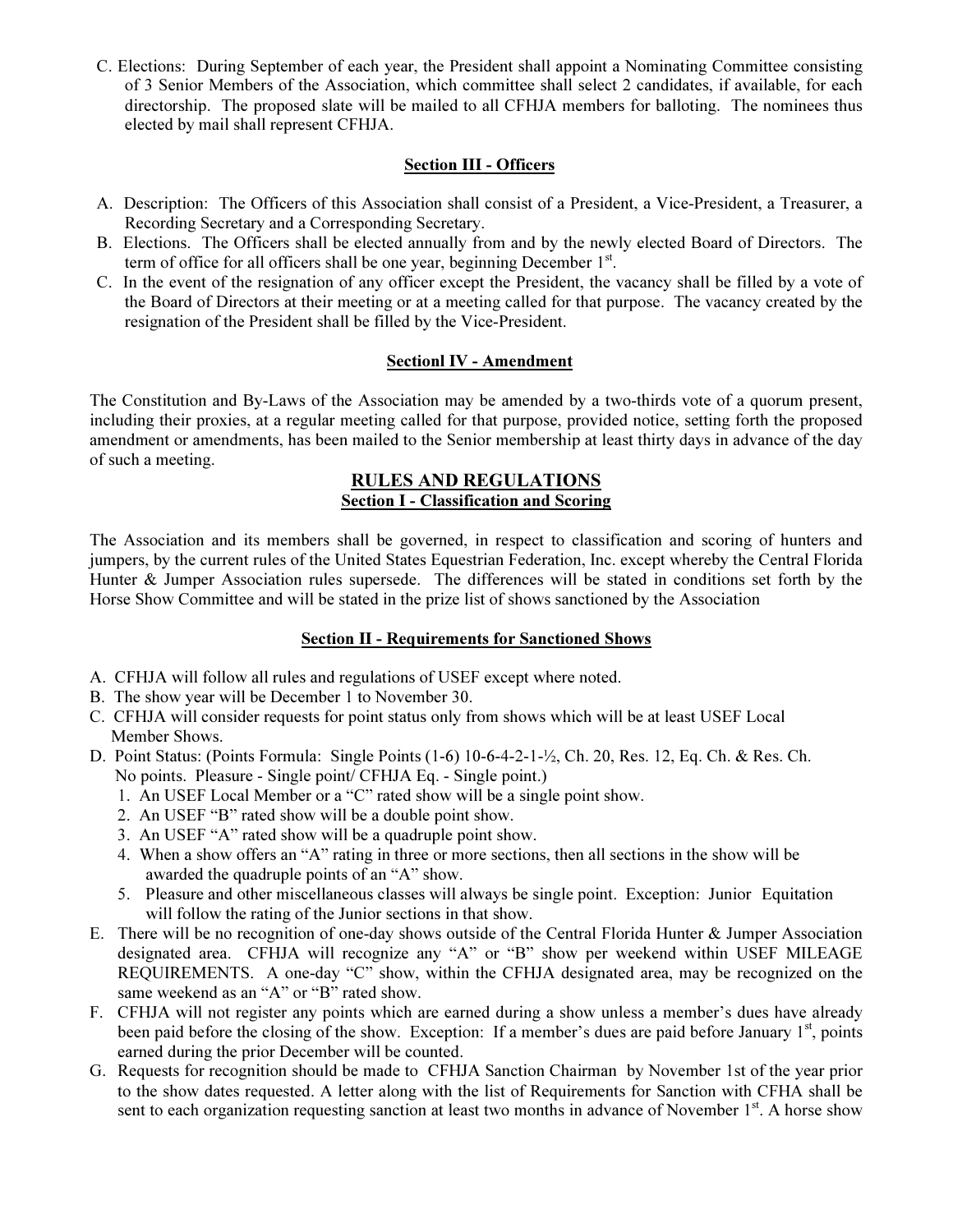with established dates from previous years will be given priority for sanction. After this date, shows will be sanctioned on a request basis. The sanction fee, if not sent with the sanction request, must be received by CFHJA at least 30 days prior to the show dates. If the fee is not received 30 days prior to the show, the sanction will be cancelled and points will not count.

- H. The cost of show recognition will be \$75.00 per show non-refundable.
- I. No points will be given in any classes with less than 3 entries. Exception: Walk and Walk/Trot Classes.
- J. A CFHJA sanctioned show will be responsible for mailing one prize list or e-mailing one prize list to each active member of CFHJA. Exception WEF and HITS. Updated membership list to be supplied by membership chairman.
- K. A horse show sanctioned by CFHJA must send its show results to the CFHJA Points Chairman within two weeks of the closing of the show. The results must list the six (6) place winners and the number of entries in each class.

### Section III - Registration of Horses

In order to be eligible for awards given by the Central Florida Hunter & Jumper Association, owners or lessees of horses wishing to receive points toward such awards, must be members of the Association. Membership in the Association will automatically register only the horse or horses owned or leased by that member.

### Section IV – Championships

- A. High score awards for the preceding year will be given no later than the December show. Awards will be presented only to horses or riders residing within the CFHJA designated Award area.
- B. Points will be accrued in the following sections:
- 1. Open (1.3m+) Jumper 23. Adult Amateur (36 & over) 2. Junior Jumper 24. Children's Hunter (15-17)
	-
- 
- 
- 
- 
- 
- 
- 
- 
- 12. Performance Hunter 3'3" 34. Equitation (12-14)
- 13. Amateur-Owner Hunter 3'6" 35. Equitation (15-17)
- 14. Amateur-Owner Hunter 3'3" 36. Adult Equitation
- 
- 
- 
- 18. Small Pony Hunter 40. CFHJA Equitation Pony
- 
- 20. Large Pony Hunter
- 21. Children's Pony Hunter
- 22. Adult Amateur Hunter (18-35).
- 
- 
- 3. Amateur-Owner Jumper 25. Children's Hunter (14 & Under)
- 4. Children's Jumper 26. Non Thoroughbred Hunter
- 5. Adult Amateur Jumper 27. Pre/Low Children's Hunter<br>6. Pony Jumper 28. Pre/Low Adult Hunter
	- 28. Pre/Low Adult Hunter
- 7. Pre-Green Hunter Level 1 29. Short/Long Stirrup Hunter
- 8. Pre-Green Hunter Level 2 30. Walk/Trot Combined
- 9. Green Hunter 31. Hunter Type Pleasure Horse/Pony
- 10. Conformation Hunter 32. Short/Long Stirrup Equitation
- 11. Performance Hunter 3'6"+ 33. 11 And Under Equitation
	-
	-
	-
- 15. Large Junior Hunter 37. Pre/Low Children's Equitation 2'6"
- 16. Small Junior Hunter 38. Pre/Low Adult Equitation 2'6"
- 17. Green Pony Hunter 39. CFHJA Equitation Horse
	-

### 19. Medium Pony Hunter TAMPA SERIES ONLY – FOUR C.F.H.J.A. SHOWS ONLY

| Large Pony Hunter            | 1. Baby Green Hunter | 6. Crossrails Equitation      |
|------------------------------|----------------------|-------------------------------|
| Children's Pony Hunter       | 2. Crossrails Hunter | 7. Children's Pony Equitation |
| Adult Amateur Hunter (18-35) | 3. Low Hunter        | 8. Crossrails Equitation      |
|                              | 4. Local Hunter      | 9. Children's Equitation      |
|                              |                      |                               |

5. Modifed Junior/Amateur Hunter 3" 10. Low Children's/Adult Jumper

ROBERT CALDWELL MEMORIAL TROPHY: To be presented to the Junior Rider that exhibits the best Sportsmanship throughout the show year.

# MARIE SPEED PERPETUAL MEMORIAL TROPHY: Presented to the CFHJA Horse Equitation Champion.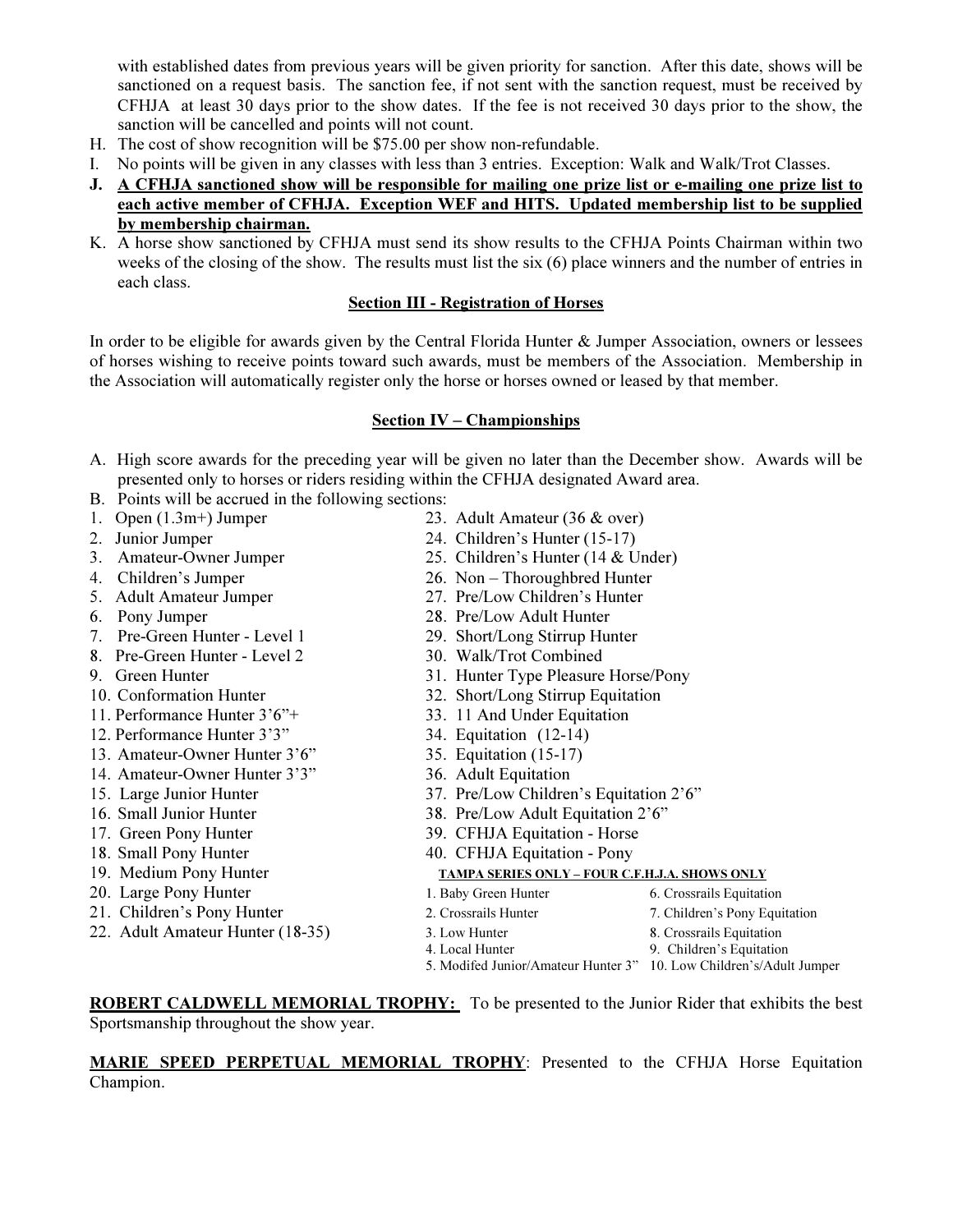JAMES BRUNDAGE PERPETUAL MEMORIAL TROPPHY: Presented to the C.FHJA Short Stirrup Equitation Champion.

JAMES HODGSON MEMORIAL SPORTSMANSHIP AWARD: Presented for Good Sportsmanship Displayed Throughout the Year By a CFHJA. Senior Rider.

**JIMMIE I. TOLLERTON MEMORIAL CUP:** Presented for the CFHJA Highest-Scoring Adult Equitation Rider by Terry Danner.

RAY P. WADSWORTH PERPETUAL MEMORIAL TROPHY: Presented by Snaffles Farm for the CFHJA. Highest Scoring Equitation Rider.

INTUITION PERPETUAL MEMORIAL TROPHY: Presented to the CFHJA Hunter Pleasure Horse Champion.

DISCO DUCK PERPETUAL MEMORIAL TROPHY: Presented by Two Goals Farm for the CFHJA Small Pony Hunter Champion.

**BRIGHT 'N' SHINY PERPETUAL MEMORIAL TROPHY:** Presented by Snaffles Farm and the Snell Family for the CFHJA. Large Pony Hunter Champion.

IMAGINE THAT PERPETUAL MEMORIAL TROPHY: Presented by Foxwood Farm for the CFHJA. Large Junior Hunter Champion.

HOME ALONE PERPETUAL MEMORIAL TROPHY: Presented by the Martin Family for the CFHJA. Small Junior Hunter Champion.

AUDREY CHESNEY PERPETUAL TROPHY: Presented to the CFHJA. Pony Equitation Champion.

ANYTHING GOES PERPETUAL TROPHY: Presented by Even Keel Farm for the CFHJA Adult Jumper Champion.

GEORGANN POWERS & FOXWOOD FARM PETPETUAL TROPHY: Presented by Georgann Powers & Foxwood Farm for the CFHJA Children's Hunter 14 & Under or 15-17 Champion with the most points.

DR. & MRS CHARLES CARR PERPETUAL TROPHY: Presented to the CFHJA. Grand Champion Pony Hunter.

"ACTION Z" MEMORIAL PERPETUAL TROPHY: Presented by the Powell Family to the CFHJA Regular Working Hunter Champion.

### GEORGE HOCHSCHWENDER PERPETUAL MEMORIAL TROPHY:

Presented by the Hochschwender Family to the CFHJA Adult Amateur Hunter 18 – 35 or 36 & over Champion with the most points.

IVY ZOLA MEMORIAL TROPHY: Presented by the Zola Family to the Children's Jumper Champion.

- C. Equitation Championship Classes: CFHJA approved shows may offer a CFHJA Equitation Championship Class for Juniors riding horses, it may also offer a CFHJA Equitation Championship Class for Juniors riding Ponies. All entrants must be members of CFHJA. A rider may not cross enter in these two classes.
- D. To be eligible for the year-end awards, the owner or lessee of a horse, or a rider in the case of equitation awards, shall be a member in good standing with CFHJA The lessee is defined as any person paying board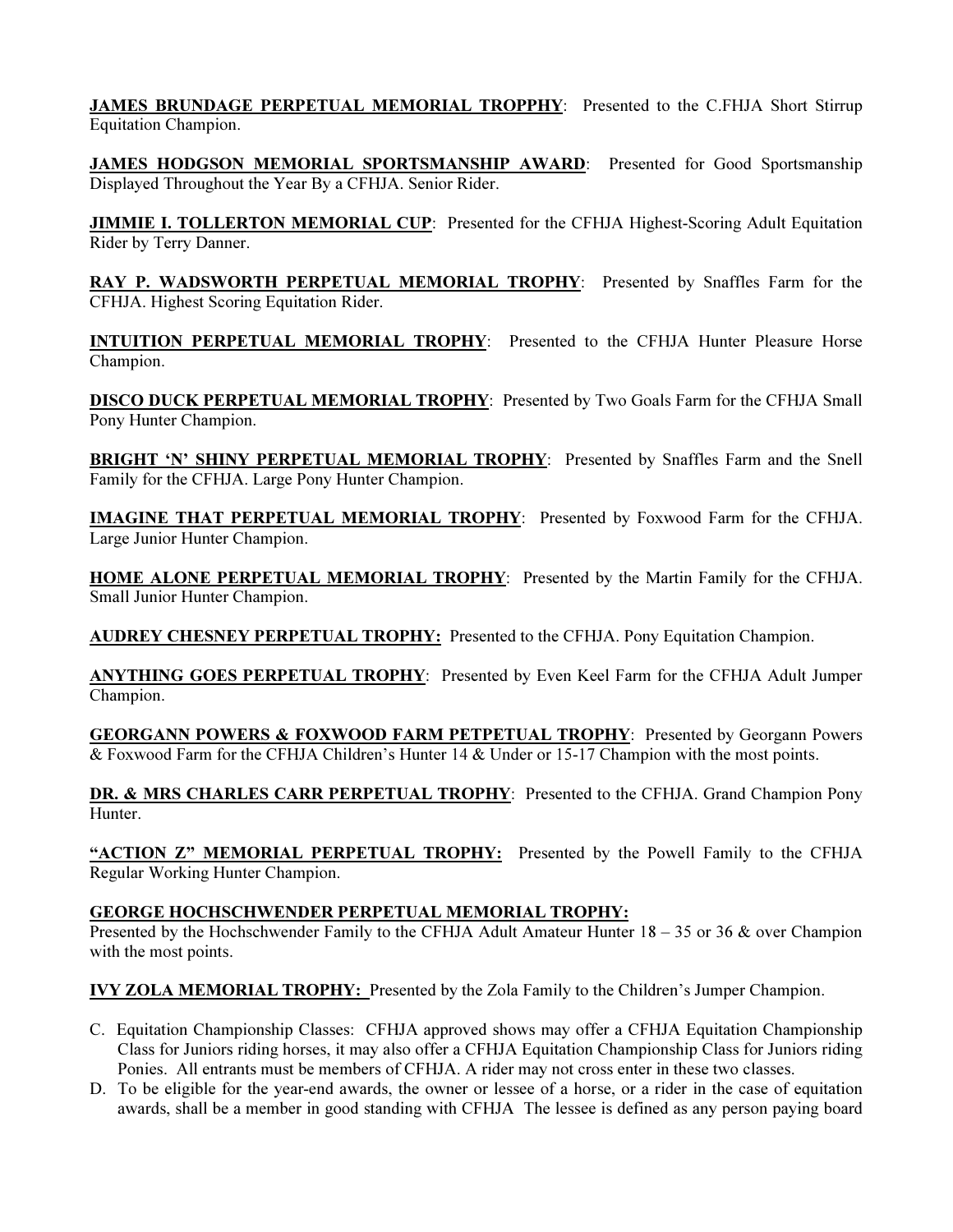and expenses and otherwise keeping the horse although it is owned by someone else. Such lessee agreements must be recorded with the association in order to have points count.

- E. Short Stirrup Hunter classes are open to horses and ponies and to inexperienced Junior riders 11 years and under. Exhibitors in this section may, in addition, show in Pleasure, Equitation on the flat and Under Saddle.
- SHORT STIRRUP RIDER ELIGIBILITY: A rider may show in the Short Stirrup section for a maximum of two showing years (Dec. 1 - Nov. 30). Once a rider has shown in any USEF recognized show in which the fences are over 2 feet, he is ineligible to show Short Stirrup.
- SHORT STIRRUP POINTS: Effective December 1, 2008, Short Stirrup points earned to count towards Year End Awards for all shows sanctioned by C.F.H.J.A. in the state of Florida.
- MEETINGS: Meetings of the Board of Directors shall be held at the discretion of the President or in the absence of the President, at the discretion of the Vice President.
- COMMITTEES: The following committees shall be appointed by the President:
- A. Horse Show Committee: Responsible for editing and planning horse shows, checking all expenses, determining salaries, relaying information to the corresponding secretary for employee contracts, newsletters to the membership, etc.
- B. Membership/Points Committee: Responsible for membership applications being mailed each year, collecting membership fees, maintaining accurate membership records and supplying updated membership lists to organizations sanctioning CFHJA horse shows. Having current points available at the horse shows, ordering and engraving year end awards for the banquet. Collecting all perpetual trophies before the Awards Banquet and having them ready for presentation at the Banquet.
- C. By-Laws Committee: Responsible for editing and mailing any changes to the membership for approval.
- D. Banquet Chairman: Responsible for finding a location for the banquet, instructing the Treasurer where to mail the deposit, selecting a menu, decorations for the banquet, arranging the awards, taking reservations and collecting admission at the door. Presenting a written financial report to the President after the banquet.
- E. Sanction Chairman: Responsible for sending notices to horse show management of organizations, receiving payments and keeping records for all Horse Shows sanctioned by CFHJA.

# DUTIES OF THE OFFICERS

## PRESIDENT (All non-paying positions.)

- 
- A. The president shall preside at all general and executive committee meetings.
- B. He/She shall seek capable and qualified persons and appoint them chairmen of the various committees.
- C. He/She shall act as chief representative of the corporation by presenting its goals to the public and interested groups.
- D. He/She shall appoint as officer pro-tem in the absence of any officer necessary to carry on the business of the meeting.
- E. He/She shall be an ex-officio member of each committee except the nominating committee.
- F. The President or an officer appointed by the President shall co-sign all checks with the Treasurer.
- G. The President shall submit in writing to the Annual meeting of this organization a summary of the year's reports from Officers, Committee Chairmen, and activities of the past year.
- H. He/She shall retain possession of the corporate seal and the official gavel during his term at office.

# VICE PRESIDENT:

- A. The Vice President shall exercise all of the functions of the President in the absence or disability of the President.
- B. He/She shall act as Functional assistant to the President.